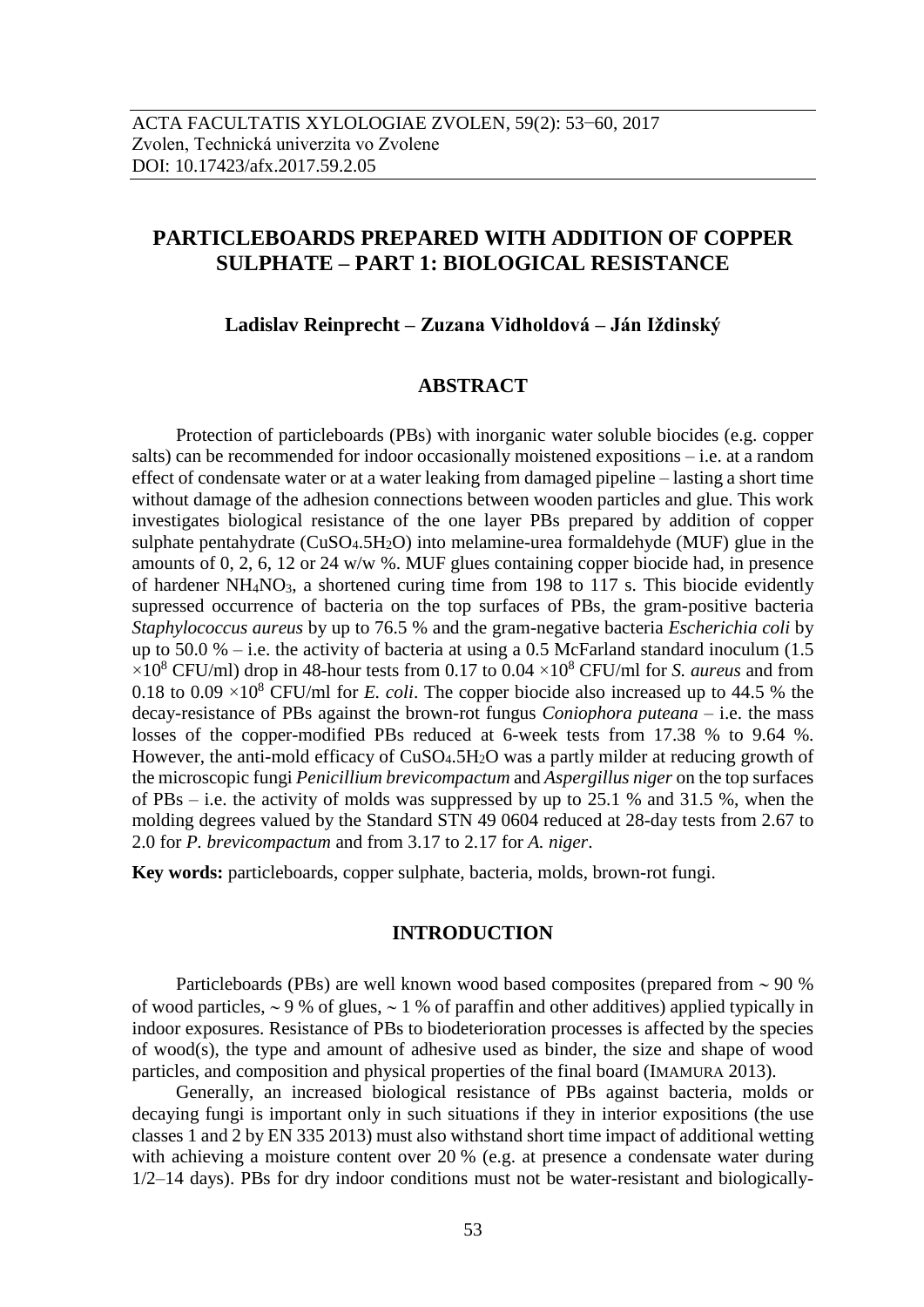resistant to bacteria and fungi (unlike of water-resistant plywood suitable for the use classes 3 and 4, etc.), however, in specific situations should be increased their biological durability applying convenient biocides (KIRKPATRICK and BARNES 2006).

Increased resistance of PBs to bacteria, molds and decaying fungi is usually realised by their: (1) post-manufacture surface treatment (PMST), for example: - lamination with traditional impregnating papers (VIDHOLDOVÁ *et al.* 2015), - lamination with impregnating papers containing biocides (HANRAMAN *et al.* 2006), - painting with acrylic, epoxy and other coatings without or with biocides, - gassing with fungicides, e.g. with trimethylborate (MURPHY 1994) or supercritical carbon-dioxide fluid of organic fungicide "SCF-CO2" (MORRELL *et al.* 2005); (2) in-process treatment (IPT) applying biocides during the production process: for example: - impregnation of wood particles with thermostable inorganic, heterocyclic or other fungicides (REINPRECHT and ŠTEFKA 1989), - using special bio-active glues, - addition of fungicides into glues (REINPRECHT and PERLÁC 1995), addition of fungicides when applying a glue, when layering wood particles, or during pressing of particleboards.

The aim of this study was to search bacterial and fungicidal efficacy of the well-known inorganic biocide "copper sulphate pentahydrate (CuSO<sub>4</sub>.5H<sub>2</sub>O)" used at preparation of onelayer PBs by IPT technology, in this experiment by adding it into the melamine-urea formaldehyde (MUF) glue.

Inorganic copper fungicides are commonly applied as copper oxide CuO, hydroxide  $Cu(OH)_2$ , carbonate  $CuCO_3$ , hydroxide-carbonate  $Cu(OH)_2$ .  $CuCO_3$ , or pentahydrate of copper sulphate CuSO4.5H2O. Wood and wooden composites treated with copper compounds have a green colour, so this can be their particular disadvantage from aesthetic views. Copper denatures enzymes of bacteria and fungi. It is active in particular against softrot fungi (RAY *et al.* 2010, KARUNASEKERA *et al.* 2017). GREEN and CLAUSEN (2003) at application of ammonia copper citrate into a solid wood found that the brown-rot fungi *Coniophora puteana* MAD 5 15 or *Serpula lacrymans* Bam Ebers 3 15 are copper-sensitive. On the other hand, more species of tested brown-rot fungi (e.g. *Antrodia vaillantii*, *Postia placenta*, *Wolfiporia cocus*), which use the Fenton reaction at depolymerisation of cellulose, are tolerant towards copper-based wood preservatives as a consequence of creation the nonbio-active copper oxalate crystals, as well as other gene predictions. It is in a conformity with works of HASTRUP *et al*. (2005), SCHILLING and INDA (2010) or JENKINS *et al.* (2014). Copper compounds are mainly used in water, amine or organic solutions, but in recent years also in the form of nano-copper – micronized copper particles (MCQ), which dimension is usually from 10 to 700 nm (MATSUNAGA *et al*. 2007, MCINTYRE 2010). Today is known that in presence of  $Cu^{2+}$  ongoing oxidation process in polysaccharides and also in guaiacyl-lignin to quinone-methides, which led to complex formation of copper with all wood components.

## **MATERIALS AND METHODS**

#### **Treatment of MUF glue with CuSO4.5H20**

The basic melamine-urea formaldehyde (MUF) glue was prepared in a molar ratio of formaldehyde and urea 1 : 1.15 with addition of 20 weight % of melamine. It was used as a 67 % water solution. The hardener of the MUF glue was ammonium nitrate ( $NH<sub>4</sub>NO<sub>3</sub>$ ), and it was added as a 57 % water solution in amount of 2.5 w/w % (weight of solid hardener per solid weight of catalysed glue).

The copper-modified MUF glues contained copper sulphate pentahydrate (CuSO<sub>4</sub>.5H<sub>2</sub>O) in the amounts of 0 %, 2 %, 6 %, 12 % or 24 w/w % (weight of solid copper biocide per solid weight of catalysed MUF glue). MUF glues treated with CuSO<sub>4</sub>.5H<sub>2</sub>O had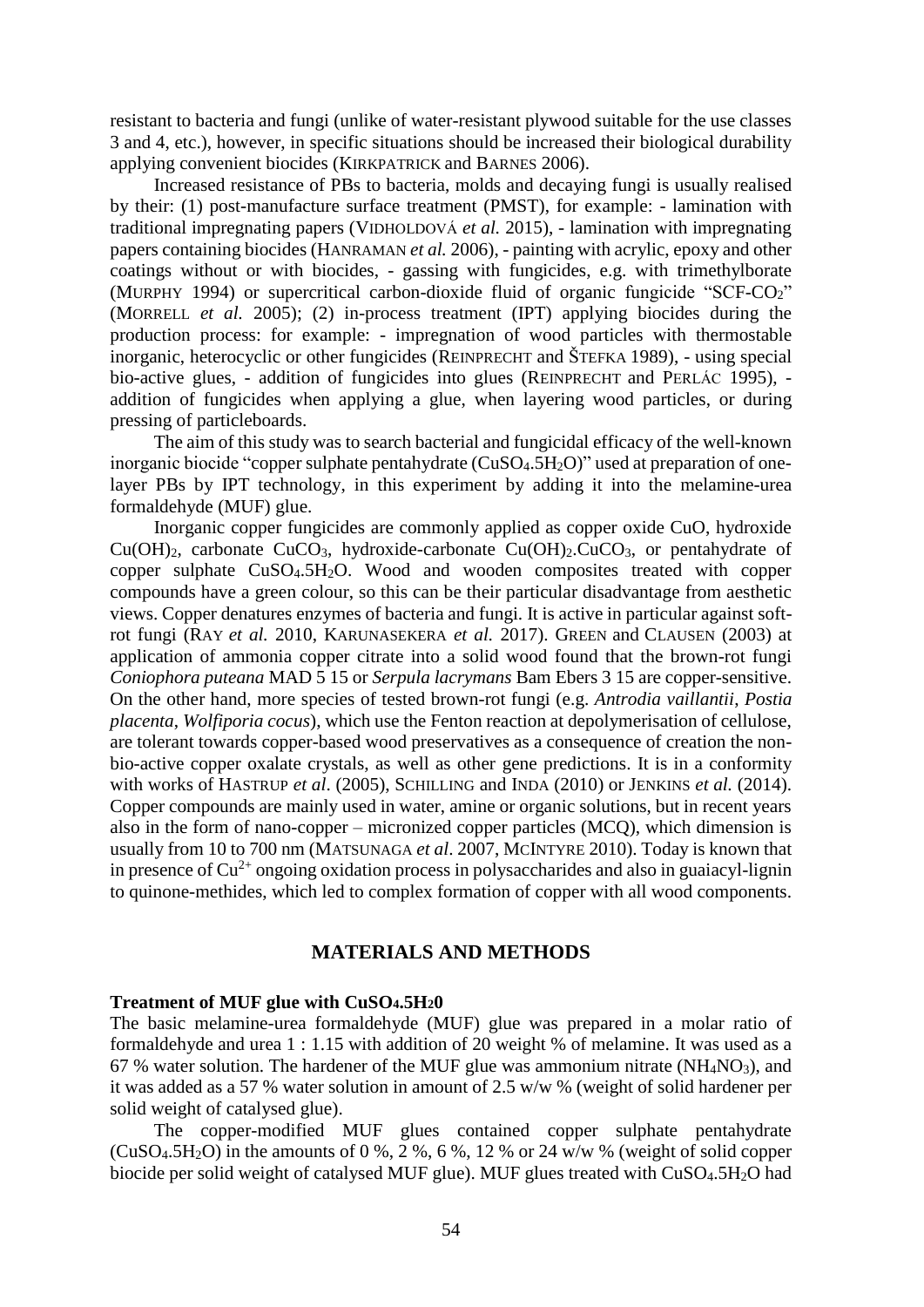a shortened curing time (Table 1), while their viscosity determined by Ford  $\phi$  4 mm was constantly  $62 \pm 1$  s.

| MUF glue        | $CuSO4.5H2O$ (weight /per solid weight of catalysed MUF glue) |       |       |      |      |  |  |  |  |
|-----------------|---------------------------------------------------------------|-------|-------|------|------|--|--|--|--|
|                 | $\%$                                                          | 2, 96 | $5\%$ | 2 %  | 24 % |  |  |  |  |
| Curing time [s] | 98                                                            | 78    | .70   | l 48 |      |  |  |  |  |

**Tab. 1 Curing time of the copper-modified MUF glues at 100 °C.**

## **Particleboard's preparation**

The 1-layer particleboards (PBs) with the area dimensions of 360 mm  $\times$  360 mm, the nominal thickness of 16.0 mm, and the density of  $640 \pm 15$  kg.m<sup>-3</sup> were prepared in a laboratory. For their production were used the following substances: (1) 10 parts – dry mass of wood particles (9.5 part from spruce and other softwoods, and 0.5 part from beech, oak and other hardwoods) used at 3.5 % EMC; (2) 1 part – dry mass of MUF glue (0.965 part of MUF glue, 0.025 part of hardener ammonium nitrate, 0.010 part of paraffin) used as 67 % water solution; (3) 0 to 0.24 part – dry mass of copper sulphate pentahydrate.

Wood particles were firstly homogenized in a rotary mixing device with coppermodified MUF glues, then loaded into a pre-pressing form, and finally pressed. Pressing process was performed in a laboratory press CBJ 100-11 according the three stage pressing diagram at a temperature of 210 °C, a maximal specific pressure of 5.33 MPa, and a pressing factor of 14 s (IŽDINSKÝ *et al.* 2013). Totally one control type and four modified types of 1 layer PBs were produced (each variant in 3 pieces, so that altogether 15 PBs).

## **Biological properties of particleboards**

From the control and modified PBs were cut samples for testing their biological resistance against bacteria, molds, and the brown-rot fungus *C. puteana*. Samples used for biological tests had a constant testing thickness of 7.0 mm which was achieved by cutting of pressed PBs at their half-height. Before individual biological tests the samples were conditioned for two weeks at temperature of  $20 \pm 2$  °C and relative humidity of  $65 \pm 2$  %, for attaining  $12 \pm$ 1 % EMC. Then the side and bottom surfaces of samples were 2 times pained with epoxy resin (CHS-Epoxy 1200, hardener P11) and their all surfaces sterilized 1 h with UV light.

## *Bacterial test*

Anti-bacterial resistance of the top surfaces (50 mm x 50 mm) of PB's was searched with the gram-positive bacteria *Staphylococcus aureus* ATCC-25923 and the gram-negative bacteria *Escherichia coli* ATCC-25922. Samples were cleaned with alcohol solution (8.8 : 1.2 mixture of ethanol and 2-propanol), then again sterilized in autoclave, and finally in Petri dishes inoculated with 0.1 ml of bacterial suspensions. Two densities of bacterial suspensions in physiological solutions were used, i.e. 0.5 and 1.0 of McFarland scale  $(1.5 \times 10^8 \text{ and } 3.0 \times 10^8 \text{ CFU/ml})$ . Incubation of bacteria on the top surfaces of samples was performed at 37 °C for 48 hours. Afterwards, bacteria were striped from tested surfaces using sterile swap and taken up in liquid culture medium for 48 hours. Finally, bacteria were preinoculated from liquid medium into the sodium chloride diagnostic soil in Petri dishes.

The anti-bacterial resistance of PBs in the diagnostic soil was assessed on the basis of the bacterial activity valued from 0 to higher numbers in CFU/ml.

## *Mold test*

Resistance of the top surfaces of the PB's samples  $(20 \text{ mm} \times 40 \text{ mm})$  to molds was performed with two microscopic fungi, the *Aspergillus niger* Tiegh. and the *Penicillium brevicompactum* Dierck. Samples were placed into sterilized Petri dishes  $\phi$  120 mm (two pieces per one dish filled with 3 – 4 mm thick layer of the 4.9 % Czapek-Dox agar, HiMedia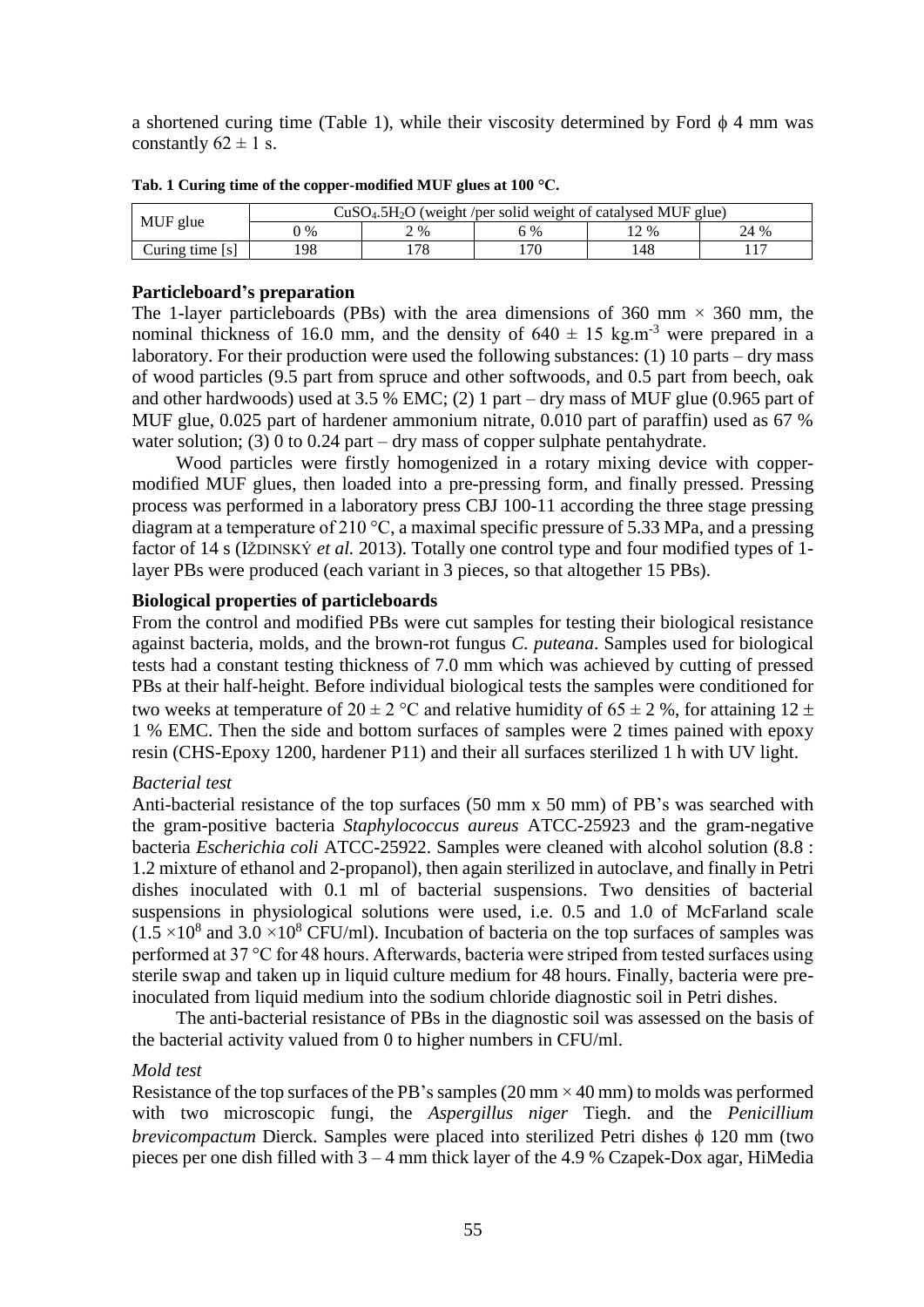Ltd., India) on plastic mats, and subsequently inoculated with a water spore suspension of the given mold species. Mold attacks of samples in thermostats lasted 28 days at  $28 \pm 2$  °C.

The growth activity of moulds (GAM) on the top surfaces of samples was evaluated visually with help of a table magnifying glass by these criteria defined in the Standard STN 49 0604 (1980):  $0 =$  no mould; 1 = mould up to 10 %; 2 = mould up to 25 %; 3 = mould up to 50 %, and  $4 =$  mould more than 50 %.

#### *Decay test*

Resistance of the PB's samples (40 mm  $\times$  40 mm  $\times$  7 mm) to decay was performed with the brown-rot fungus *Coniophora puteana* (Schumacher ex Fries) Karsten, BAM Ebw. 15. Samples were placed into sterilized Petri dishes  $\phi$  120 mm (one tested piece and one control piece per one dish filled with 3 – 4 mm thick layer of the 4.5 % malt agar, HiMedia Ltd., India) on plastic mats, in which a fungal mycelium was already grown up. The decay process lasted 6 weeks at  $24 \pm 2$  °C.

The intensity of decay in the PB's samples was evaluated on the basis of their mass losses ( $\Delta m$ ). For these aims, the samples before and after decay tests were air-conditioned at a temperature of  $20 \pm 2$  °C and a relative humidity of 65  $\pm$  2 % to achieve a constant weight (with an accuracy of 0.001 g). The mass losses of samples were determined from their weights in conditioned states before (*m0*) and after fungal attack (*mFungal-Attack*), by the Eq. 1.

$$
\Delta m = \frac{m_0 - m_{Fungal-Attack}}{m_0} \cdot 100 \qquad [\%]
$$
 (1)

## **RESULTS AND DISCUSSION**

Results related to increased biological resistance of the copper-modified PBs – containing copper sulphate pentahydrate  $(CuSO<sub>4</sub>.5H<sub>2</sub>O)$  – are present in Table 2.

| rangus et partama                                              |                                            |        |                     |        |                               |                      |                       |        |  |  |  |  |  |
|----------------------------------------------------------------|--------------------------------------------|--------|---------------------|--------|-------------------------------|----------------------|-----------------------|--------|--|--|--|--|--|
| Particleboard                                                  | Bacterial activity $(10^8 \text{ CFU/ml})$ |        |                     |        | Mold growth activity $(0-4)$  | Mass loss $(\%)$     |                       |        |  |  |  |  |  |
| CuSO <sub>4</sub> .5H <sub>2</sub> O<br>$(w/w \text{ in MUF})$ | Staphylococcus<br>aureus                   |        | Escherichia<br>coli |        | Penicillium<br>brevicompactum | Aspergillus<br>niger | Coniophora<br>puteana |        |  |  |  |  |  |
| glue)                                                          | $0.5*$                                     | $1.0*$ | $0.5*$              | $1.0*$ |                               |                      |                       |        |  |  |  |  |  |
| $\Omega$                                                       | 0.17                                       | 0.33   | 0.18                | 0.35   | 2.67                          | 3.17                 | 17.38                 | (5.15) |  |  |  |  |  |
| 2                                                              | 0.18                                       | 0.28   | 0.12                | 0.25   | 2.33                          | 3.33                 | 17.44                 | (2.80) |  |  |  |  |  |
| 6                                                              | 0.16                                       | 0.31   | 0.15                | 0.33   | 2.00                          | 2.50                 | 17.23                 | (0.97) |  |  |  |  |  |
| 12                                                             | 0.09                                       | 0.17   | 0.13                | 0.20   | 2.17                          | 2.50                 | 12.89                 | (2.05) |  |  |  |  |  |
| 24                                                             | 0.04                                       | 0.07   | 0.09                | 0.15   | 2.00                          | 2.17                 | 9.64                  | (1.22) |  |  |  |  |  |

**Tab. 2 Biological resistance of the copper-modified particleboards to bacteria, molds, and the brown-rot fungus** *C. puteana.*

Notes:

Mean values of the bacterial activity are from 3 samples, of the mold growth activity from 6 samples, and of the decay activity of *C. puteana* from 6 samples.

Standard deviations are in the parentheses.

\* Represents density of the bacterial suspension in the McFarland scale (0.5 or 1.0).

The anti-bacterial properties of the copper-modified PBs were higher comparing to control unmodified PBs. Activity of the gram-positive bacteria *Staphylococcus aureus*  decreased from 0.33 up to  $0.07 \times 10^8$  CFU/ml (at using 1.0 McFarland bacterial inoculum) or from 0.17 up to  $0.04 \times 10^8$  CFU/ml (at using 0.5 McFarland bacterial inoculum) – it means maximally about 77 %. Activity of the gram-negative bacteria *Escherichia coli* decreased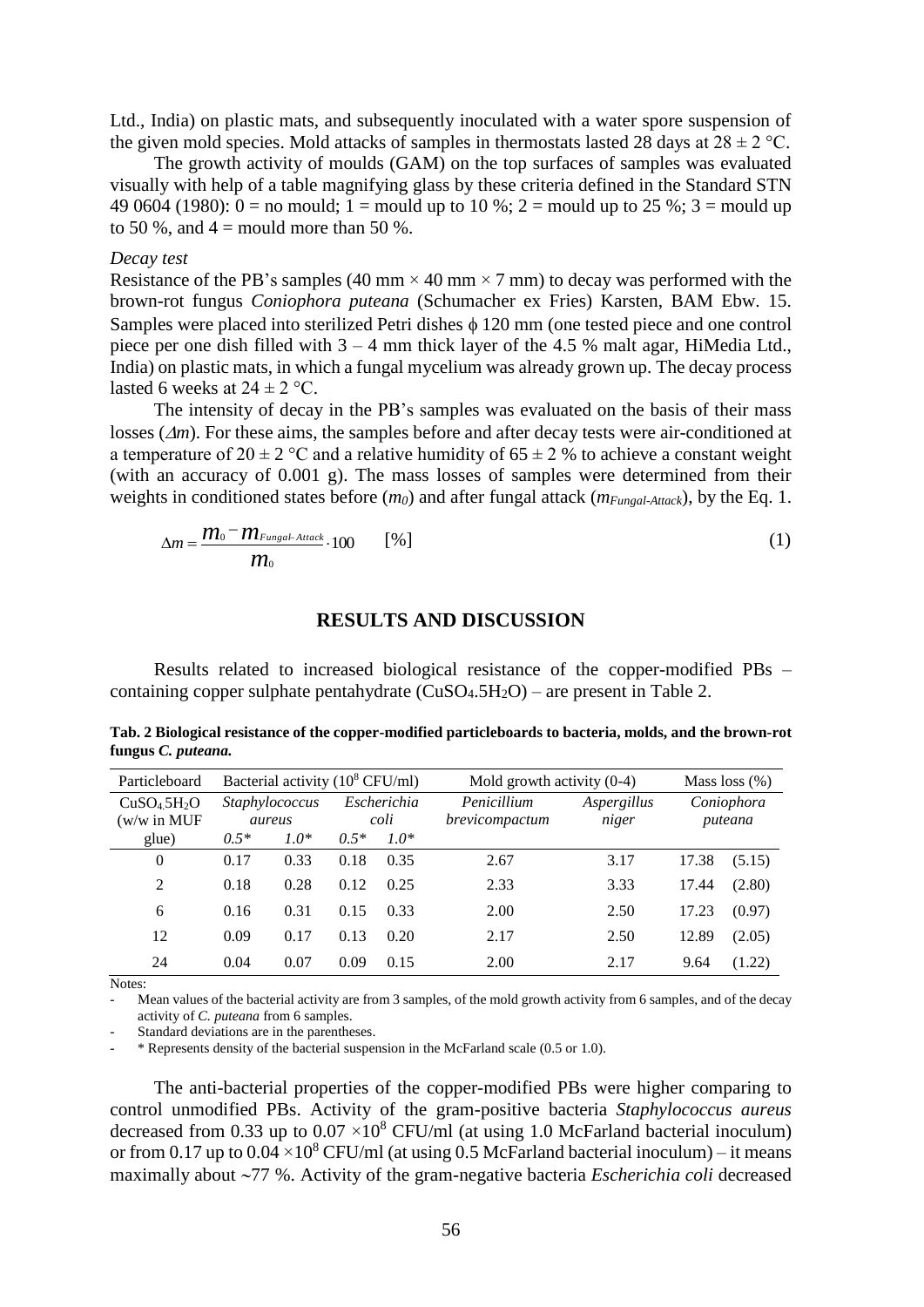from 0.35 up to 0.15  $\times$ 10<sup>8</sup> CFU/ml (at using 1.0 McFarland BI) or from 0.18 up to 0.09  $\times$ 10<sup>8</sup> CFU/ml (at using 0.5 McFarland BI) – it means maximally about 57 or 50 %. FEYZI *et al.* (2017) found that bacterial organisms, such as *S. aureus* and *E. coli*, are susceptible to 6.25  $\mu$ g/ml or lower concentrations of CuSO<sub>4</sub>.5H<sub>2</sub>O in water solutions.

The anti-mold efficacy of  $CuSO<sub>4</sub>$ .5H<sub>2</sub>O on the top surfaces of PBs at reducing growth of the molds *Aspergillus niger* and *Penicillium brevicompactum* (valued in scale 0 – 4) was a partly milder. Growth activity of *P. brevicompactum* decreased from 2.67 up to 2.0, i.e. maximally about 25.1 %, and of *A. niger* from 3.17 up to 2.17, i.e. maximally about 31.5 %. It is in consistence with results about a poor mold-resistance of commercial PBs (CHUNG *et al.* 1999, STANGIERSKA *et al.* 2013, VIDHOLDOVÁ *et al*. 2015), and a slightly higher moldresistance of plywood with surfaces treated with CuSO4.5H2O (REINPRECHT *et al.* 1986).

The anti-decay efficacy of copper sulphate pentahydrate added to the PBs was significant against the brown-rot fungus *Coniophora puteana*, since mass losses of the copper-modified PBs decreased from 17.38 up to 9.64 %, i.e. maximally about 44.5 %. The linear correlation with a coefficient of determination  $R^2 = 0.51$  confirmed that a higher amount of CuSO4.5H2O in MUF glues and following also in the copper-modified PBs was connected with suppression of decay in PBs determined on the basis of their lower mass losses (Figure 1). Examples from the growth intensity of *C. puteana* mycelia on surfaces of PBs are present in Figure 2.



**Fig. 1 Linear correlation between the increased amounts of CuSO4.5H20 in MUF glues (w/w %) used at preparation of PBs and the increased resistance of copper-modified PBs against rot by** *C. puteana* determined through their mass losses  $(\Delta m \%)$ .

Biological resistance of PBs depends mainly on these three factors: - applied biocide, - used wood particles and glues, - production technology. STANGIERSKA *et al.* (2013) by addition of organic fungicides into glues (a mixture of didecyldimethylammonium nitrate and 1,2,4-triazole derivative introduced into amino glues in amount of 3.0 kg per  $m^3$  of PB) prepared PBs completely protected from degradation by the fungus *C. puteana*. SEN *et al.* (2010) tested different "wooden composite – cardboard" panels made from recycled carton with use of four glue types applied between the wood veneer and the cardboard, i.e. melamine-urea formaldehyde (MUF), polyurethane (PU), phenol-formaldehyde (PF), and urea-formaldehyde (UF) glue. They found that the most resistant against decay by the fungus *C. puteana* was composite prepared with the MUF glue, at which small mass losses by the Standard EN 113 (1996) determined as well as for other composites prepared with other glue types:  $\Delta m = 0.43$  % (MUF), 0.47 % (PU), 0.69 % (PF), and 0.47 % (UF).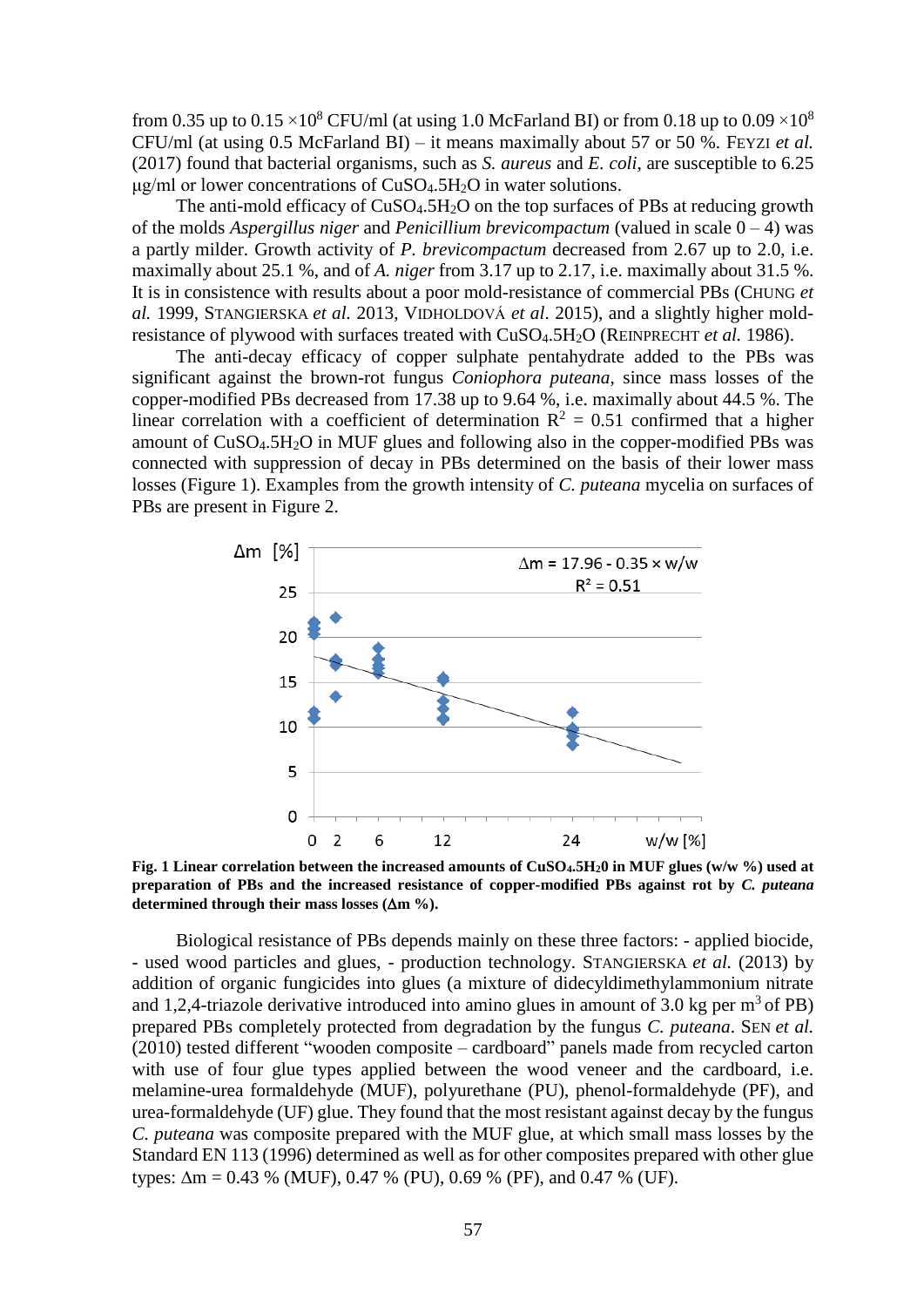

**Fig. 2 Growth of the brown-rot fungus** *Coniophora puteana* **on surfaces of the copper-modified PBs (MUF glues treated with 2 to 24 w/w % of CuSO4.5H2O) and the control PBs after 6 weeks.**

Generally, on the basis of experiments achieved in this and other works can be stated that special particleboards, cardboards or other wooden composites glued preferentially with MUF adhesives and if necessary with addition of ecologically-friendly biocides could be in some situations recommended as well as for use in more humidity conditions – some of them also for bathroom furniture or roofing materials which are exposed to fungal risk areas.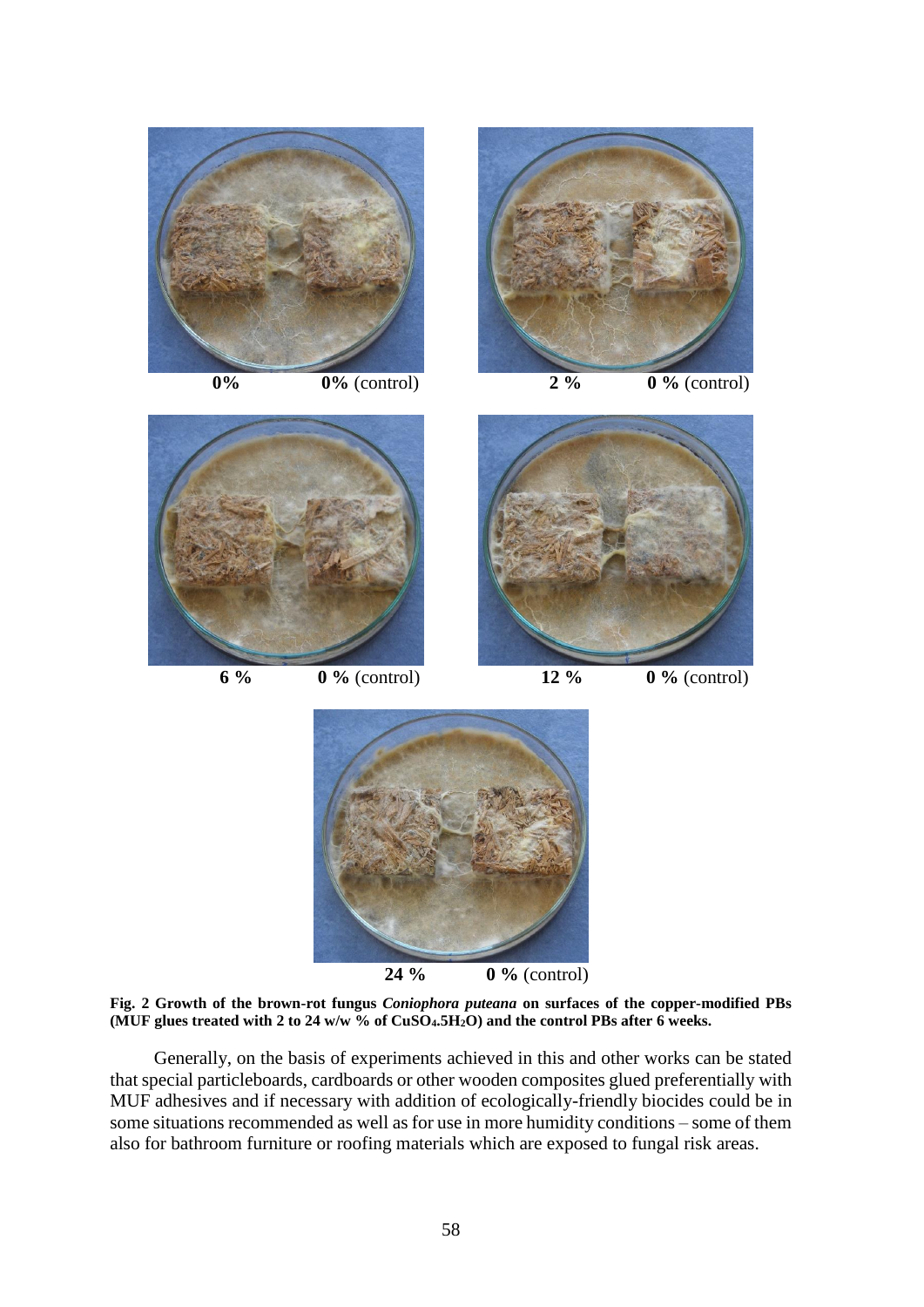## **CONCLUSIONS**

Copper sulphate pentahydrate added into melamine-urea formaldehyde glues in the amounts of 0, 2, 6, 12 or 24 w/w % increased selected biological properties of the 1-layer particleboards:

- a resistance to the gram-positive bacteria *Staphylococcus aureus* by up to 76.5 % and the gram-negative bacteria *Escherichia coli* up to 50.0 %,
- a resistance to the molds *Penicillium brevicompactum* and *Aspergillus niger* by up to 25.1 % and 31.5 %,
- a resistance to the brown-rot fungus *Coniophora puteana* by up to 44.5 %.

The copper-modified PBs with an increased biological resistance have potential to be for a short time exposed in partly wetted indoor environment, e.g. at accidently increased moisture. Of course, in such cases, there also are very important good moisture properties of PBs – small thickness swelling and water absorption (see IŽDINSKÝ and REINPRECHT 2017).

#### **REFERENCES**

CHUNG W. Y., WI S. G., BAE H. J., PARK B. D. 1999. Microscopic observation of wood-based composites exposed to fungal deterioration. Journal of Wood Science 45: 64–68.

EN 113: 1996: Wood preservatives - Test method for determining the protective effectiveness against wood destroying basidiomycetes - Determination of the toxic values. Brussels, Belgium.

EN 335: 2013. Durability of wood and wood-based products – Use classes: definitions, application to solid wood and wood-based products. Brussels, Belgium.

FEYZI A., DELKHOSH A., NASRABADI H.T., CHERAGHI O., KHAKPOUR M., BAREKATI-MOWAHED M., SOLTANI S., MOHAMMADI S.M., KAZEMI M., HASSANPOUR M., REZABAKHSH A., MALEKI-DIZAJI N., RAHBARGHAZI R., NAMDARIAN R. 2017. Copper sulphate pentahydrate reduced epithelial cytotoxicity induced by lipopolysaccharide from enterogenic bacteria. Biomedicine & Pharmacotherapy 89: 454-461. DOI: 10.1016/j.biopha.2017.02.060.

GREEN III. F., CLAUSEN C. A. 2003. Copper tolerance of brown-rot fungi: time course of oxalic acid production. International Biodeterioration & Biodegradation 51: 145–149.

HANRAMAN W. D., PARLANO L. J., ONG I. W. 2006. Antimicrobial melamine resin and products made therefrom. U. S. Patent Application Publication No. 2006/0068662 A1.

HASTRUP A. CH. S., GREEN III F., CLAUSEN C., JENSEN B. 2005. *Serpula lacrymans* – the dry rot fungus tolerance towards copper-based wood preservatives. In: IRG/WP 05, Bangalore, India, IRG/WP 05-10555, 7 p.

IMAMURA Y. 2013. Estimation of the Fungal Resistance of Wood Composites for Structural Use. In M. Recent Research on Wood and Wood-Based Materials - Current Japanese Materials Research (eds.: Shiraishi N., Kajita H., Norimoto), Elsevier, Vol. 11, pp. 75–84.

IŽDINSKÝ J., TÓTH V., KÚDELA J. 2013. Polyethylene terephthalate recycling in particle board production. In Wood the best material for mankind. Zvolen : TU Zvolen, Slovakia, pp. 93–97.

IŽDINSKÝ J., REINPRECHT L. 2017. Particleboards prepared with addition of copper sulphate – part 2: Moisture and strength properties. Acta Facultatis Xylologiae Zvolen,  $59(2)$ : 61–66.

JENKINS K. M. M., CLAUSEN C. A., GREEN III. F. 2014. The effects of copper proximity on oxalate production. In IRG/WP 14, St George, USA, IRG/WP 14-10823, 12 p.

KARUNASEKERA H., TERZIEV N. DANIEL G. 2017. Does copper tolerance provide a competitive advantage for degrading copper treated wood by soft rot fungi? International Biodeterioration  $\&$ Biodegradation 117: 105-114.

KIRKPATRICK J. W., BARNES H. M. 2006. Biocide treatments for wood composites – a review. In IRG/WP 06, Tromso, Norway, IRG/WP/06–40323, 21 p.

MATSUNAGA H., KIGUCHI M., EVANS, P. 2007. Micro-distribution of metals in wood treated with a nano-copper wood preservative. In IRG/WP 07, Jackson, MS, USA, IRG/WP 07–40360, 10 p.